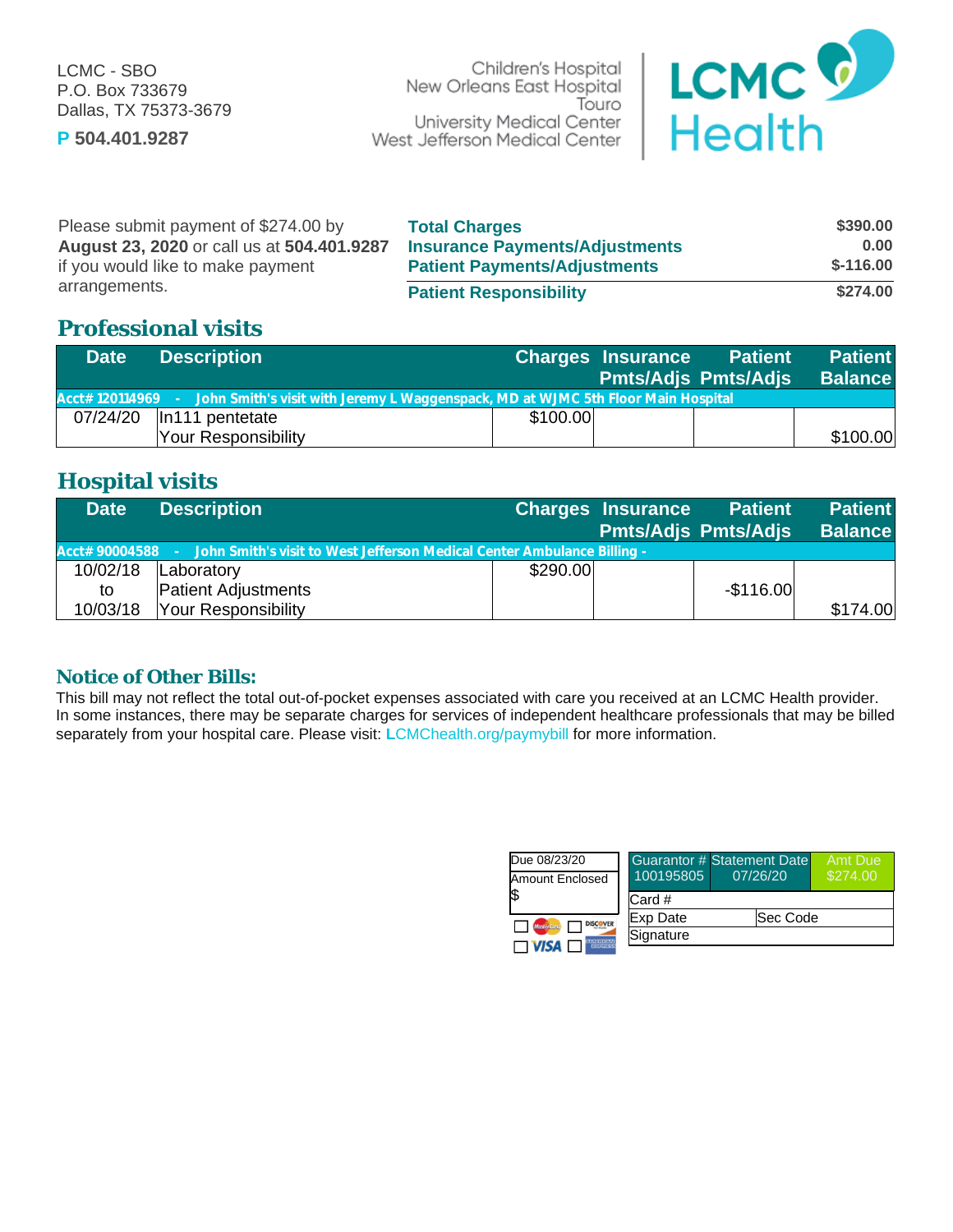# **Payment options**

### **Online at our Patient Portal**



Pay your bill easily on our Patient Portal

The easiest way to view your statements, make payments, schedule appointments, and more!

**LCMChealth.org/patientportal** Activation code: **WT7BW-SXG8V-6Z225**

Not interested in signing up? **Visit LCMChealth.org/paymybill to pay asa guest** Guarantor ID: 100195805 Guarantor Name: John Smith



#### **By Mail**

Complete the form on the front page and return in the enclosed envelope.

#### **By Phone**



Call **504.401.9287** to pay by credit or debit card. 8 am to 5 pm Monday through Friday (Excluding Holidays) or email us at **LCMC-CustomerService@LCMChealth.org** with any questions on your bill or to make payment arrangements.

#### **Financial Assistance:**

If you do not have insurance, are underinsured, or if it would be a financial hardship to pay all out-of-pocket expenses for services provided by LCMC Health hospitals and providers, you may qualify for financial assistance. Our Financial Assistance Program provides free or discounted care to patients having difficulty paying their medical bills if eligibility is met.

Contact our Financial Counselors at **504.702.3500** or go to **[LCMChealth.org/paymybill](https://www.lcmchealth.org/pay-my-bill)** for more details. **Support and ancillary staff, routine supplies,** 

### **Provider Based Billing:**

Some clinics at LCMC Health locations are designated as provider based clinics by the Centers for Medicare and Medicaid Services (CMS). Under this designation, these clinics are considered departments of the hospital, therefore charges for services provided in these locations will be separated into two components:

equipment, and building expenses.

**Professional Services:** related to your physician's or provider's clinical evaluation, medical decision-making, diagnosis, treatment options and plans.

Other health care professionals who provided services to you while you were in the hospital (such as doctors, surgeons, pathologists, anesthesiologists and radiologists) may bill you separately. Please contact their offices directly with any questions.